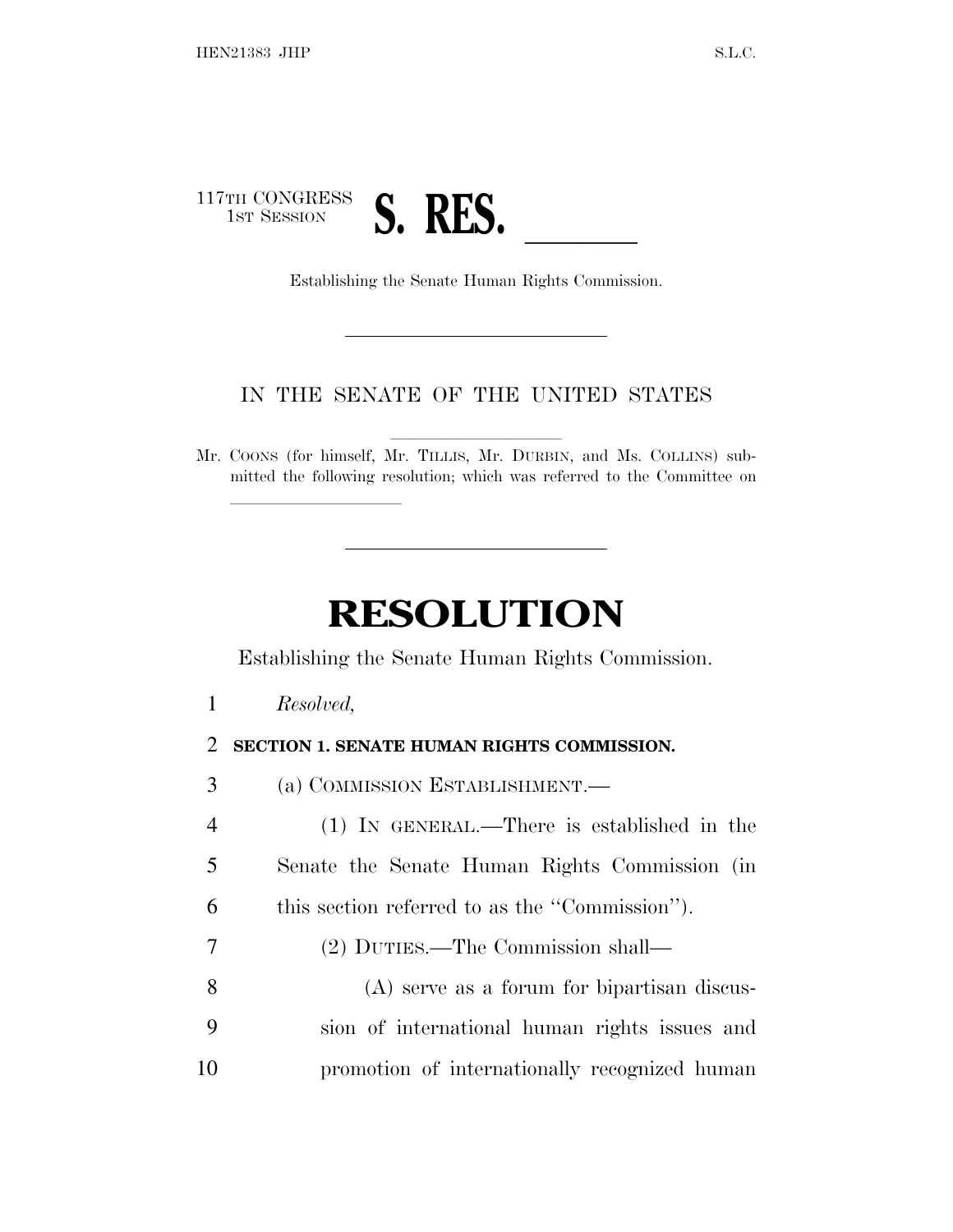| $\mathbf{1}$   | rights as enshrined in the Universal Declaration  |
|----------------|---------------------------------------------------|
| $\overline{2}$ | of Human Rights;                                  |
| 3              | (B) raise awareness of international              |
| $\overline{4}$ | human rights violations through regular brief-    |
| 5              | ings and hearings; and                            |
| 6              | (C) collaborate with congressional commit-        |
| $\overline{7}$ | tees and other congressional entities, the execu- |
| 8              | tive branch, human rights entities, and non-      |
| 9              | governmental organizations to promote human       |
| 10             | rights initiatives within the Senate.             |
| 11             | (3) LIMITATIONS.—The Commission<br>shall          |
| 12             | $not$ —                                           |
| 13             | (A) have legislative jurisdiction;                |
| 14             | (B) have authority to take legislative ac-        |
| 15             | tion on any bill or resolution; or                |
| 16             | (C) encroach upon the jurisdiction of any         |
| 17             | standing, select, or special committee of the     |
| 18             | Senate.                                           |
| 19             | (4) MEMBERSHIP.—Any Senator may become a          |
| 20             | member of the Commission by submitting a written  |
| 21             | statement to that effect to the Commission.       |
| 22             | $(5)$ Co-CHAIRPERSONS OF THE COMMISSION.—         |
| 23             | (A) IN GENERAL.—Two members of the                |
| 24             | Commission shall be appointed to serve as co-     |
| 25             | chairpersons of the Commission, as follows:       |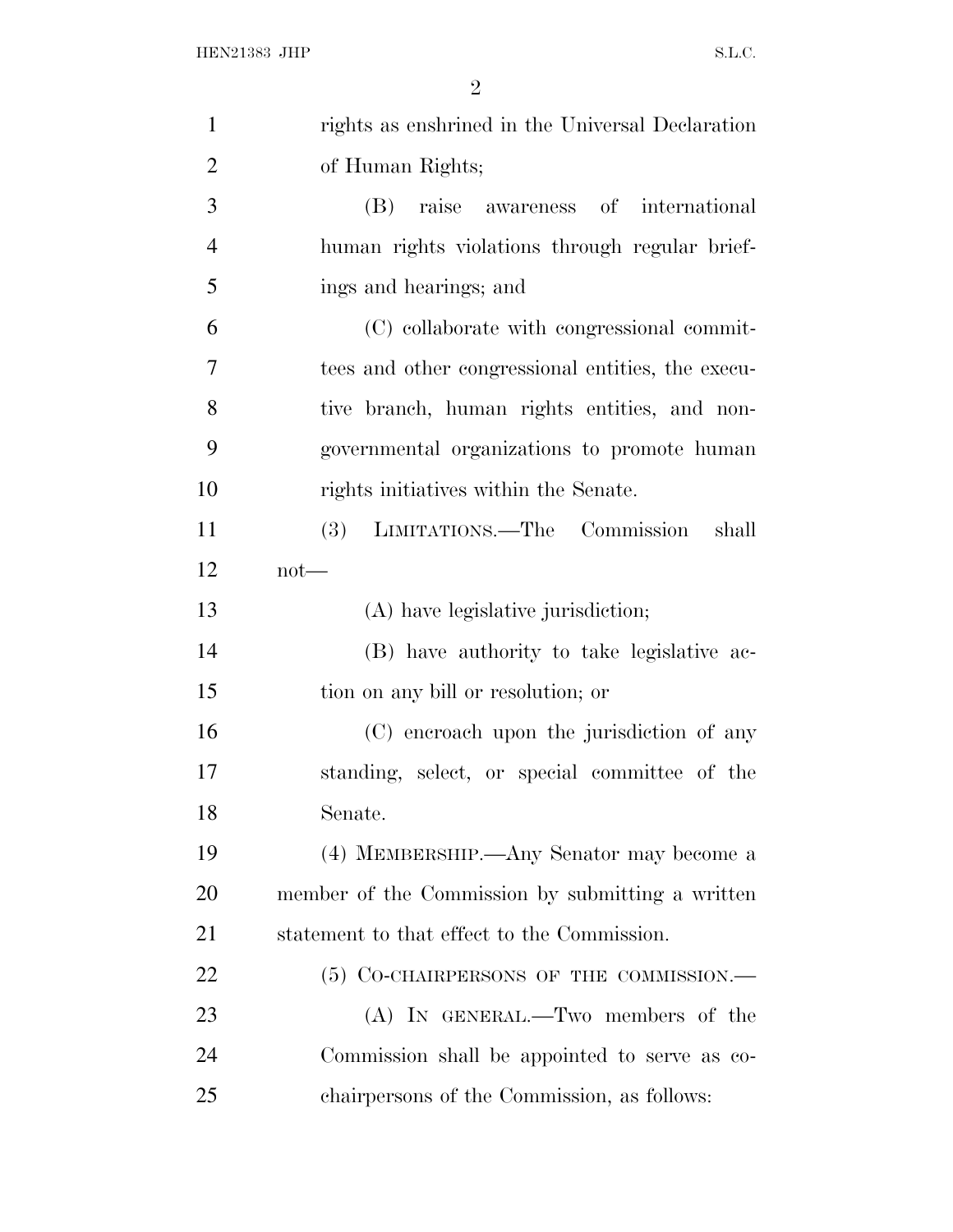HEN21383 JHP  $S.L.C.$ 

| $\mathbf{1}$   | (i) One co-chairperson shall be ap-              |
|----------------|--------------------------------------------------|
| $\overline{2}$ | pointed, and may be removed, by the ma-          |
| 3              | jority leader of the Senate.                     |
| 4              | (ii) One co-chairperson shall be ap-             |
| 5              | pointed, and may be removed, by the mi-          |
| 6              | nority leader of the Senate.                     |
| $\overline{7}$ | (B) TERM.—The term of a member as a              |
| 8              | co-chairperson of the Commission shall end on    |
| 9              | the last day of the Congress during which the    |
| 10             | member is appointed as a co-chairperson, unless  |
| 11             | the member ceases being a member of the Sen-     |
| 12             | ate, leaves the Commission, resigns from the     |
| 13             | position of co-chairperson, or is removed.       |
| 14             | (C) PUBLICATION.—Appointments under              |
| 15             | this paragraph shall be printed in the Congres-  |
| 16             | sional Record.                                   |
| 17             | (D) VACANCIES.—Any vacancy in the posi-          |
| 18             | tion of co-chairperson of the Commission shall   |
| 19             | be filled in the same manner in which the origi- |
| 20             | nal appointment was made.                        |
| 21             | (b) COMMISSION STAFF.—                           |
| 22             | (1) COMPENSATION AND EXPENSES.—                  |
| 23             | (A) IN GENERAL.—The Commission is au-            |
| 24             | thorized, from funds made available under sub-   |
| 25             | section $(c)$ , to-                              |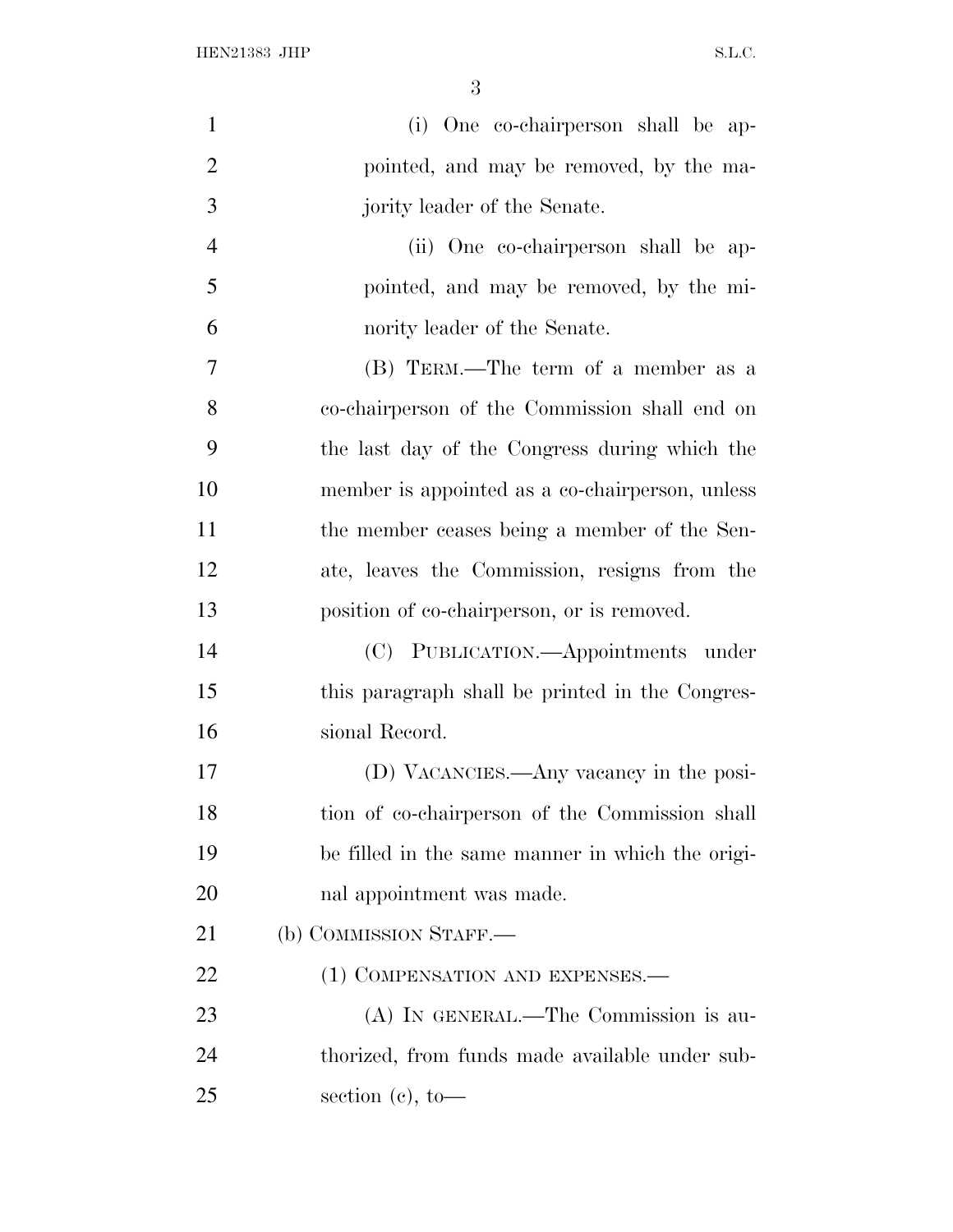| $\mathbf{1}$   | (i) employ such staff in the manner          |
|----------------|----------------------------------------------|
| $\overline{2}$ | and at a rate not to exceed that allowed     |
| 3              | for employees of a committee of the Senate   |
| $\overline{4}$ | under section $105(e)(3)$ of the Legislative |
| 5              | Branch Appropriation Act, 1968 (2 U.S.C.     |
| 6              | $4575(e(3))$ ; and                           |
| 7              | (ii) incur such expenses as may be           |
| 8              | necessary or appropriate to carry out its    |
| 9              | duties and functions.                        |
| 10             | (B) EXPENSES.—                               |
| 11             | (i) IN GENERAL.—Payments made                |
| 12             | under this subsection for receptions, meals, |
| 13             | and food-related expenses shall be author-   |
| 14             | ized only for actual expenses incurred by    |
| 15             | the Commission in the course of con-         |
| 16             | ducting its official duties and functions.   |
| 17             | TREATMENT OF PAYMENTS.-<br>(ii)              |
| 18             | Amounts received as reimbursement for ex-    |
| 19             | penses described in clause (i) shall not be  |
| 20             | reported as income, and the expenses so      |
| 21             | reimbursed shall not be allowed as a de-     |
| 22             | duction under the Internal Revenue Code      |
| 23             | of 1986.                                     |
| 24             | (2) DESIGNATION OF PROFESSIONAL STAFF.       |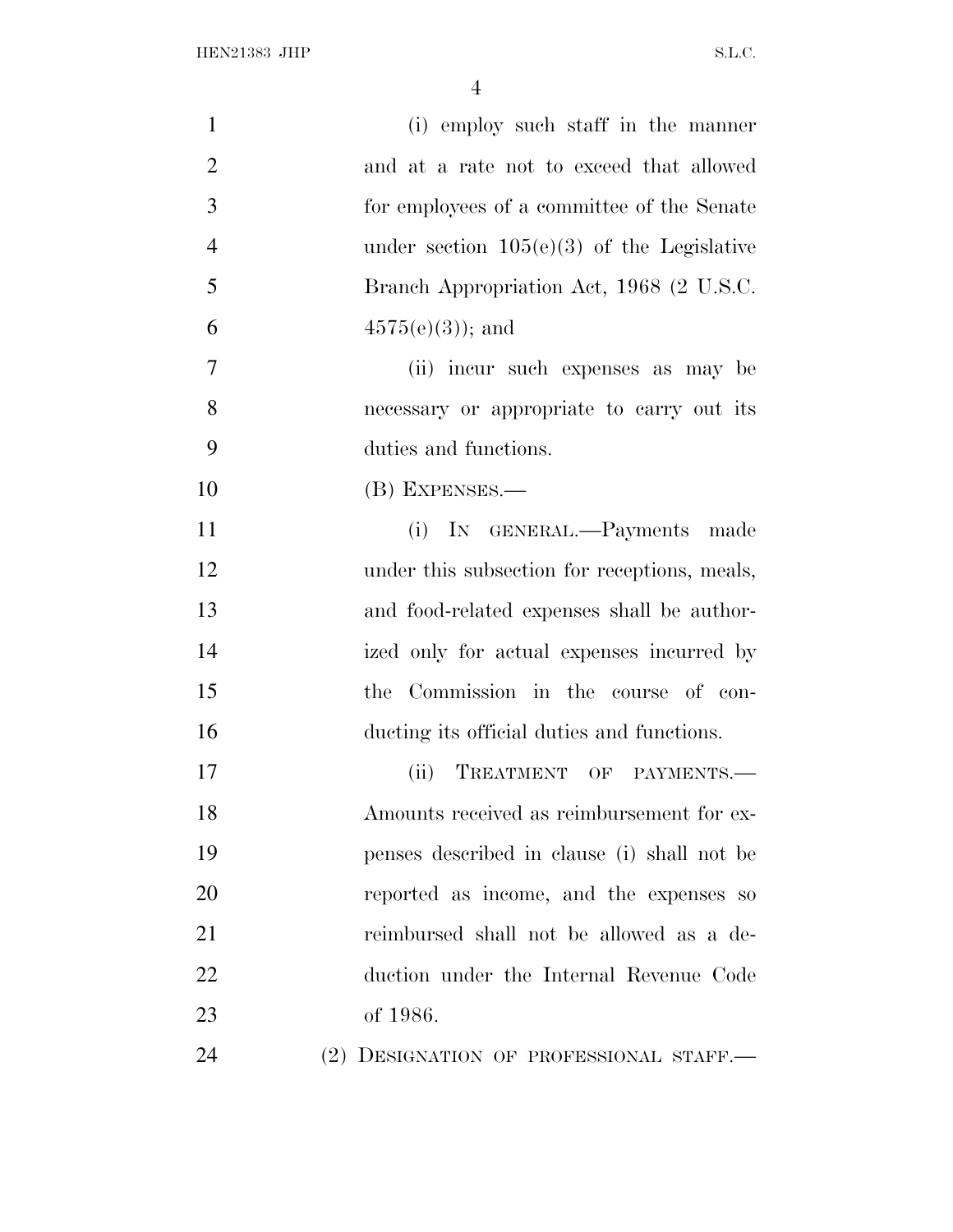(A) IN GENERAL.—Each co-chairperson of the Commission may designate 1 professional staff member.

4 (B) COMPENSATION OF SENATE EMPLOY- EES.—In the case of the compensation of any professional staff member designated under subparagraph (A) who is an employee of a Member of the Senate or of a committee of the Senate and who has been designated to perform services for the Commission, the professional staff member shall continue to be paid by the Member or committee, as the case may be, but the account from which the professional staff member is paid shall be reimbursed for the services of the professional staff member (in- cluding agency contributions when appropriate) out of funds made available under subsection (c).

 (C) DUTIES.—Each professional staff member designated under subparagraph (A) shall—

 (i) serve all members of the Commis-sion; and